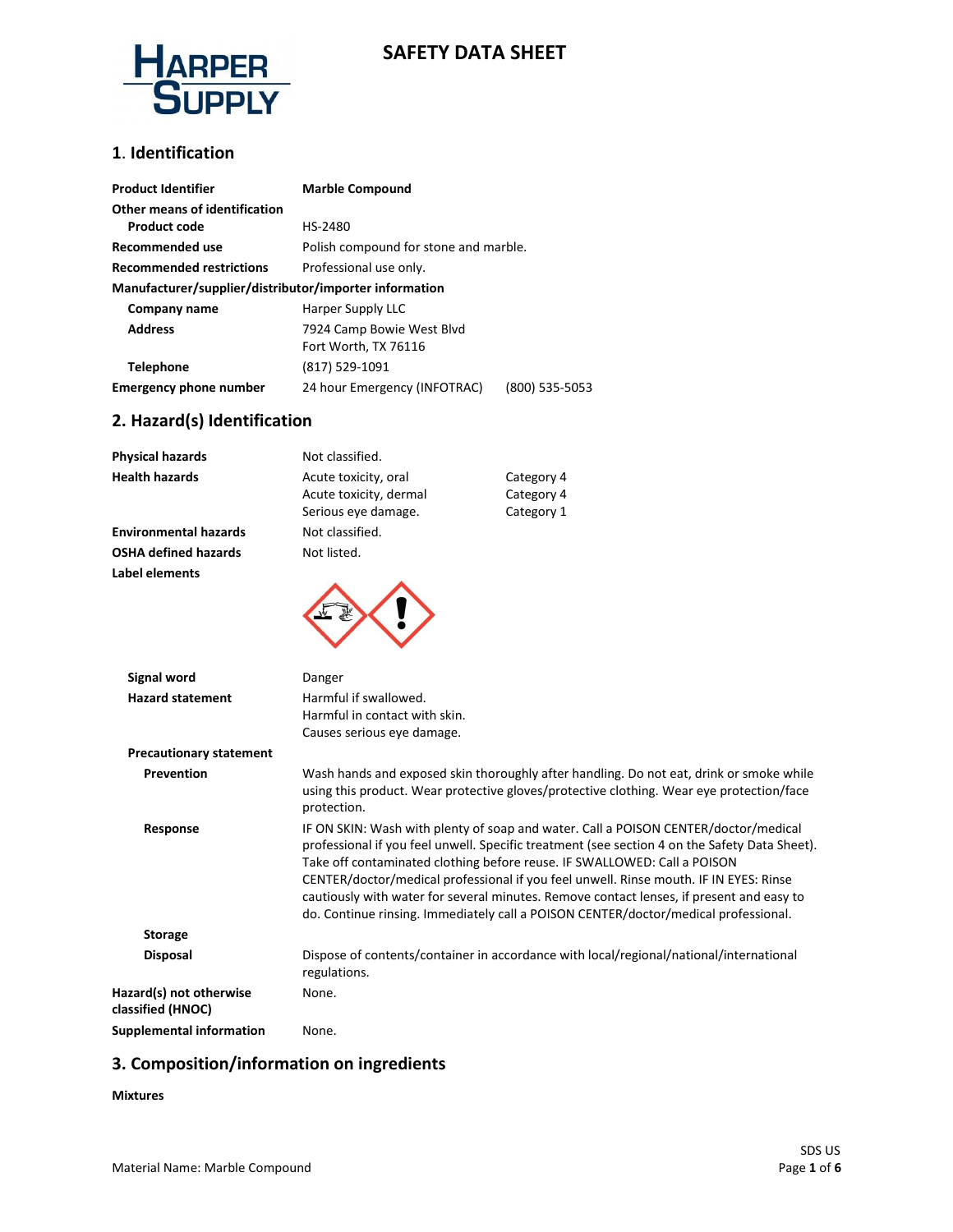| <b>CAS number</b>                        | %         |
|------------------------------------------|-----------|
| 127-96-8                                 | 40-55     |
| 6153-56-6                                | 1-4       |
| Other components below reportable levels | $40 - 60$ |
|                                          |           |

#### **4. First-aid measures**

| <b>Inhalation</b>                                                            | Move to fresh air. Call a physician if symptoms develop or persist.                                                                                                                 |
|------------------------------------------------------------------------------|-------------------------------------------------------------------------------------------------------------------------------------------------------------------------------------|
| <b>Skin contact</b>                                                          | Remove contaminated clothing immediately and wash skin with soap and water. In case of<br>eczema or other skin disorders: Seek medical attention and take along these instructions. |
| Eye contact                                                                  | Rinse with water for at least 15 minutes. Remove contact lenses, if present and easy to do.<br>Get medical attention. Eye wash stations should be located in work area.             |
| Ingestion                                                                    | Rinse mouth. Get medical attention if symptoms occur. Do not induce vomiting.                                                                                                       |
| <b>Most important</b><br>symptoms/effects, acute and<br>delayed              | Dermatitis. Rash. May cause an allergic skin reaction.                                                                                                                              |
| Indication of immediate<br>medical attention and special<br>treatment needed | Provide general support measures and treat symptomatically. Keep victim under observation.<br>Symptoms may be delayed.                                                              |
| <b>General information</b>                                                   | Ensure that medical personnel are aware of the material(s) involved, and take precautions to<br>protect themselves. Wash contaminated clothing before reuse.                        |

# **5. Fire-fighting measures**

| Suitable extinguishing media                                        | Water fog. Foam. Dry chemical powder. Carbon dioxide (CO <sub>2</sub> ).                      |
|---------------------------------------------------------------------|-----------------------------------------------------------------------------------------------|
| Unsuitable extinguishing<br>media                                   | None known.                                                                                   |
| Specific hazards arising from<br>the chemical                       | During fire, gases hazardous to health may be formed.                                         |
| Special protective equipment<br>and precautions for<br>firefighters | Self-contained breathing apparatus and full protecting clothing must be worn in case of fire. |
| Fire-fighting<br>equipment/instructions                             | Move containers from fire area if you can do so without risk.                                 |
| <b>Specific methods</b>                                             | Use standard firefighting procedures and consider the hazards of other involved materials.    |
| <b>General fire hazards</b>                                         | No unusual fire or explosion hazards noted.                                                   |

### **6. Accidental release measures**

| Personal precautions,<br>protective equipment and<br>emergency procedures | Wear appropriate protective equipment and clothing during clean-up. Wear eye/face<br>protection.                                                                                                                                            |
|---------------------------------------------------------------------------|---------------------------------------------------------------------------------------------------------------------------------------------------------------------------------------------------------------------------------------------|
| <b>Methods and materials for</b><br>containment and cleaning up           | Caution – spillages may be slippery.<br>Large spills: Stop the flow of material, if this is without risk. Dike the spilled material, where<br>this is possible. Absorb in vermiculite, dry sand or earth and place into containers. Prevent |
|                                                                           | entry into waterways, sewer, basements or confined areas.<br>Small spills: Wipe up with absorbent material (e.g. cloth, fleece). Clean surface thoroughly to<br>remove residual contamination.                                              |
|                                                                           | Never return spills to original container for re-use. For waste disposal, see section 13 of the<br>SDS.                                                                                                                                     |
| <b>Environmental precautions</b>                                          | Do not release into the environment (see section 12). Avoid discharge into areas not<br>consistent with package labeling.                                                                                                                   |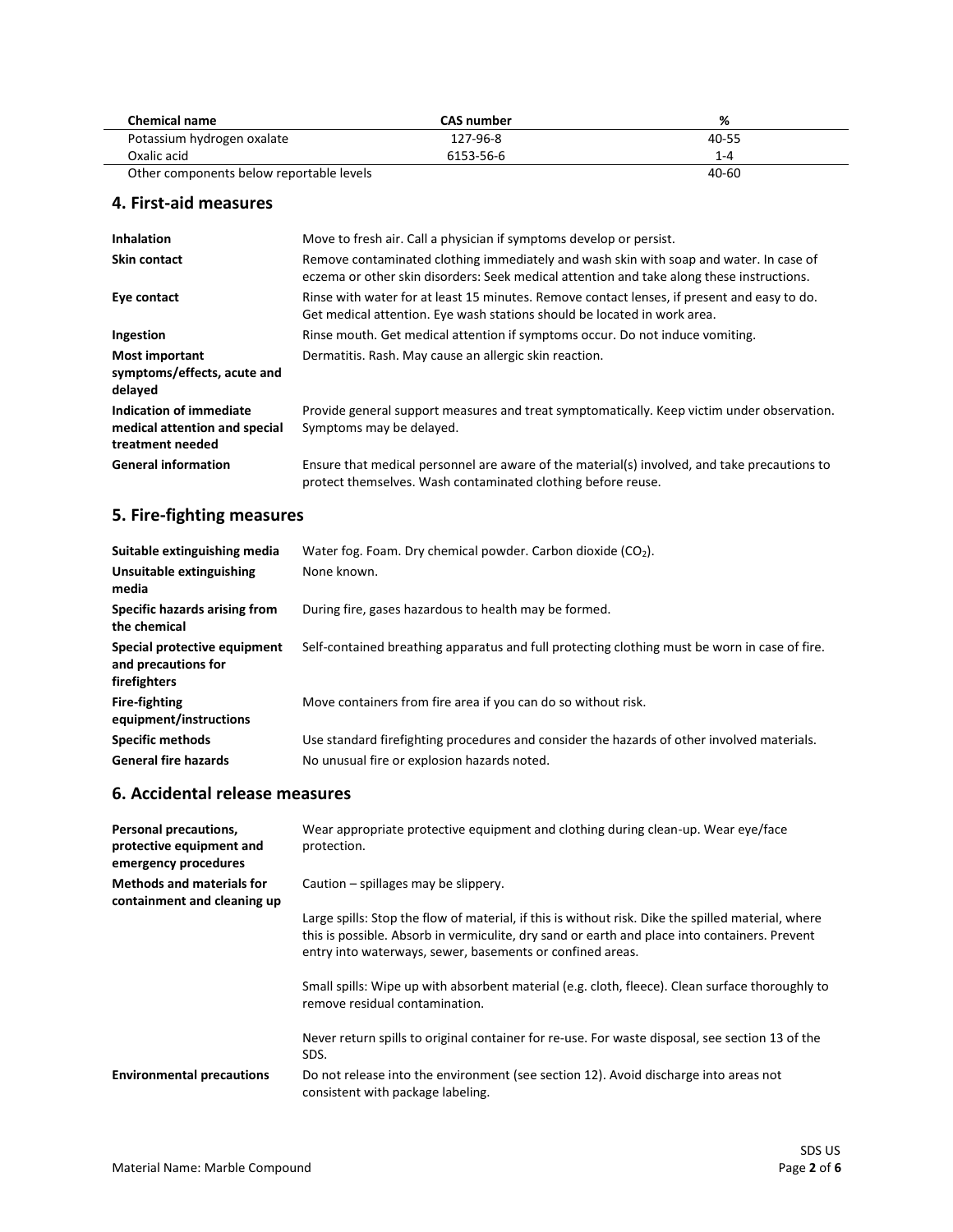# **7. Handling and storage**

| <b>Precautions for safe handling</b>                               | Avoid contact with eyes, skin, and clothing. Avoid prolonged exposure. Wear appropriate<br>personal protective equipment. Observe good industrial hygiene practices. |
|--------------------------------------------------------------------|----------------------------------------------------------------------------------------------------------------------------------------------------------------------|
| Conditions for safe storage,<br>including any<br>incompatibilities | Store in original tightly closed container. Do not store in extreme conditions.                                                                                      |
| 8. Exposure controls/personal protection                           |                                                                                                                                                                      |

| <b>Occupational exposure limits</b>      |                                                                       |                                                                                                                                                                                                                                                                                                                                                       |
|------------------------------------------|-----------------------------------------------------------------------|-------------------------------------------------------------------------------------------------------------------------------------------------------------------------------------------------------------------------------------------------------------------------------------------------------------------------------------------------------|
|                                          | US OSHA Table Z-1 Limits for Air Contaminants (29 CFR 1910.1000)      |                                                                                                                                                                                                                                                                                                                                                       |
| <b>Components</b>                        | <b>Type</b>                                                           | Value                                                                                                                                                                                                                                                                                                                                                 |
| Oxalic acid                              | <b>PEL</b>                                                            | 1 mg/m $3$                                                                                                                                                                                                                                                                                                                                            |
| <b>US ACGIH Threshold Limit Values</b>   |                                                                       |                                                                                                                                                                                                                                                                                                                                                       |
| <b>Components</b>                        | <b>Type</b>                                                           | Value                                                                                                                                                                                                                                                                                                                                                 |
| Oxalic acid                              | <b>STEL</b>                                                           | $1 \text{ mg/m}^3$                                                                                                                                                                                                                                                                                                                                    |
| <b>Biological limit values</b>           |                                                                       |                                                                                                                                                                                                                                                                                                                                                       |
| None established                         |                                                                       |                                                                                                                                                                                                                                                                                                                                                       |
| Appropriate engineering<br>controls      | mechanical ventilation.                                               | Emergency eye wash stations and showers should be readily accessible. Provide natural or                                                                                                                                                                                                                                                              |
|                                          | Individual protection measures, such as personal protective equipment |                                                                                                                                                                                                                                                                                                                                                       |
| Eye/face protection                      |                                                                       | Avoid contact with eyes. Wear safety glasses with side shields (or goggles).                                                                                                                                                                                                                                                                          |
| Skin protection                          |                                                                       |                                                                                                                                                                                                                                                                                                                                                       |
| Hand protection                          | Wear appropriate chemical resistant gloves.                           |                                                                                                                                                                                                                                                                                                                                                       |
| Other                                    | Wear long sleeve shirt and pants.                                     |                                                                                                                                                                                                                                                                                                                                                       |
| <b>Respiratory protection</b>            | Respiratory protection not required.                                  |                                                                                                                                                                                                                                                                                                                                                       |
| <b>Thermal hazards</b>                   | Wear appropriate thermal protective clothing, when necessary.         |                                                                                                                                                                                                                                                                                                                                                       |
| <b>General hygiene</b><br>considerations |                                                                       | When using do not smoke or use chewing tobacco. Always observe good personal hygiene<br>measures, such as washing after handling the material and before eating, drinking, and/or<br>smoking. Routinely wash work clothing and protective equipment to remove contaminants.<br>Contaminated work clothing should not be allowed out of the workplace. |

## **9. Physical and chemical properties**

| Appearance                                 |                  |
|--------------------------------------------|------------------|
| <b>Physical State</b>                      | Paste            |
| Color                                      | Yellow/orange    |
| Odor                                       | Characteristic.  |
| Odor threshold                             | Not available.   |
| рH                                         | 3                |
| Melting/freezing point                     | 101.5°F (38.6°C) |
| Initial boiling point and<br>boiling range | >212°F (100°C)   |
| Flash point                                | >385°F (196°C)   |
| <b>Evaporation rate</b>                    | Not available.   |
| Flammability                               | Not available.   |
| <b>Flammability Limits</b>                 |                  |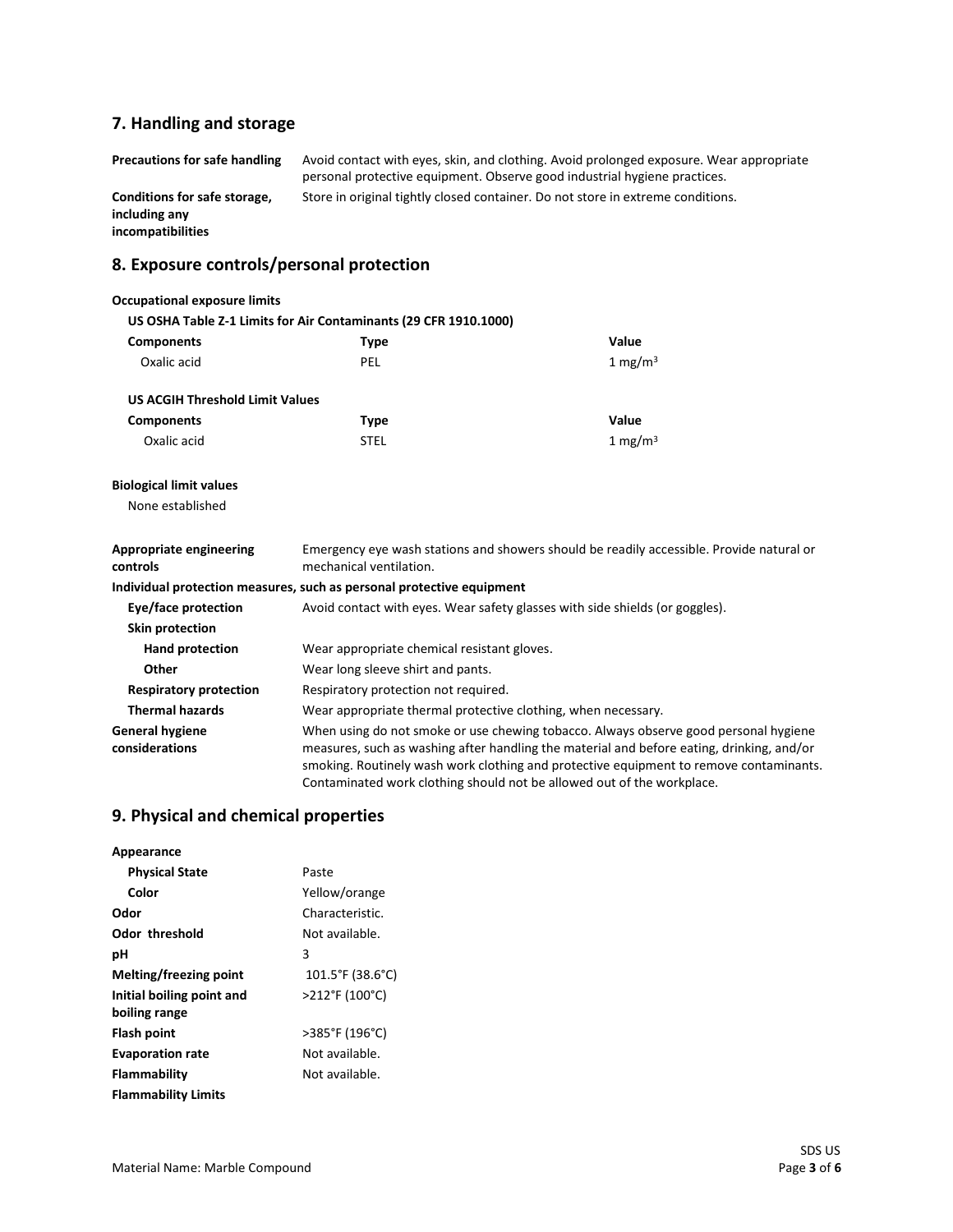| Upper                                             | Not available. |
|---------------------------------------------------|----------------|
| Lower                                             | Not available. |
| Vapor pressure                                    | Not available. |
| Vapor density                                     | Not available. |
| Specific gravity (water=1)                        | 1.43           |
| Solubility in water                               | Slight         |
| <b>Partition coefficient</b><br>(n-octanol/water) | Not available. |
| <b>Auto-ignition temperature</b>                  | Not available. |
| Decomposition temperature                         | Not available. |
| <b>Viscosity</b>                                  | Not available. |

### **10. Stability and reactivity**

| Reactivity                                   | This product is stable and non-reactive under normal conditions of use. |
|----------------------------------------------|-------------------------------------------------------------------------|
| <b>Chemical stability</b>                    | Material is stable under normal conditions.                             |
| <b>Possibility of hazardous</b><br>reactions | Hazardous polymerization does not occur.                                |
| <b>Conditions to avoid</b>                   | Heat, flames can cause product to decompose.                            |
| Incompatible materials                       | Strong acids, strong bases, strong oxidizing agents.                    |
| <b>Hazardous decomposition</b><br>products   | Aldehydes, ketones, organic acids.                                      |

### **11. Toxicological information**

| Information on likely routes<br>of exposure                                        |                                                                                   |
|------------------------------------------------------------------------------------|-----------------------------------------------------------------------------------|
| Ingestion                                                                          | Harmful if swallowed. Do not ingest                                               |
| <b>Inhalation</b>                                                                  | Expected to be a low inhalation hazard.                                           |
| Skin contact                                                                       | Harmful if in contact with skin. See section 8 for personal protection equipment. |
| Eye contact                                                                        | May cause severe eye damage. May cause severe corneal injury.                     |
| Symptoms related to the<br>physical, chemical and<br>toxicological characteristics | Dermatitis. Rash. May cause an allergic skin reaction.                            |

**Acute toxicity** Harmful if swallowed. Harmful in contact with skin

| Product                              | <b>Route and Species</b>                                                   | $LD_{50}$             |
|--------------------------------------|----------------------------------------------------------------------------|-----------------------|
| Marble Polish Compound (CAS mixture) |                                                                            |                       |
| Acute                                | Oral, rat                                                                  | 500 mg/kg estimated   |
|                                      | Dermal, rabbit                                                             | 1,100 mg/kg estimated |
|                                      | *Estimates for product may be based on additional component data not shown |                       |
| <b>Skin corrosion/irritation</b>     | Not classified.                                                            |                       |
| Serious eye damage/<br>irritation    | Causes severe eye damage.                                                  |                       |
| <b>Respiratory sensitization</b>     | Not classified.                                                            |                       |
| <b>Skin sensitization</b>            | Not classified.                                                            |                       |
| <b>Germ cell mutagenicity</b>        | Not classified.                                                            |                       |
| Carcinogenicity                      | Not considered a carcinogen.                                               |                       |
|                                      | OSHA Specifically Regulated Substances (29 CFR 1910.1001-1050)             |                       |
| Not Listed.                          |                                                                            |                       |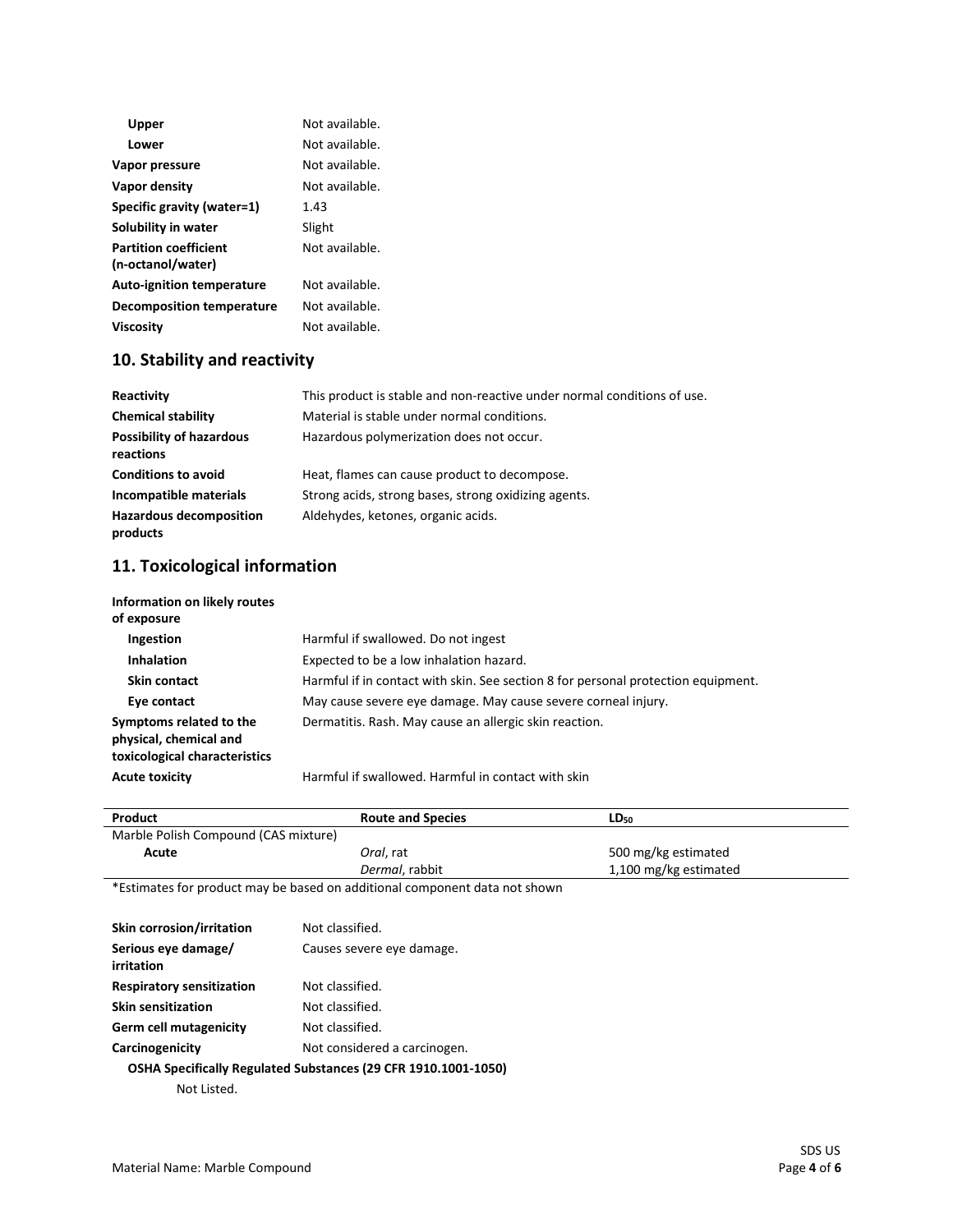| <b>Reproductive toxicity</b>                          | Not classified.                      |
|-------------------------------------------------------|--------------------------------------|
| Specific target organ toxicity<br>- single exposure   | Not classified.                      |
| Specific target organ toxicity<br>- repeated exposure | Not classified.                      |
| <b>Aspiration hazard</b>                              | Not considered an aspiration hazard. |

### **12. Ecological information**

| <b>Ecotoxicity</b>               | No information.                                                        |  |
|----------------------------------|------------------------------------------------------------------------|--|
| Persistence and degradability    | No information                                                         |  |
| <b>Bioaccumulative potential</b> | No data available.                                                     |  |
| Mobility in soil                 | Not available.                                                         |  |
| <b>Other adverse effects</b>     | Use this product according to good working practices. Avoid littering. |  |

### **13. Disposal considerations**

| <b>Disposal instructions</b>          | Collect and reclaim or dispose in sealed containers at licensed waste disposal site. Dispose of<br>contents/container in accordance with local/regional/national/international regulations. Do<br>not release to the environment. |
|---------------------------------------|-----------------------------------------------------------------------------------------------------------------------------------------------------------------------------------------------------------------------------------|
| Local disposal regulations            | Dispose in accordance with all applicable regulations.                                                                                                                                                                            |
| Waste from residues/unused<br>product | Dispose of in accordance with local regulations. Empty containers or liners may retain some<br>product residues. This material and its container must be disposed of in a safe manner. (see:<br>Disposal instructions).           |
| Contaminated packaging                | Empty containers should be taken to an approved waste handling site for recycling or<br>disposal. Since emptied containers may contain product residue, follow label warnings even<br>after container is emptied.                 |

#### **14. Transport information**

**DOT**

Not regulated as dangerous goods.

### **15. Regulatory information**

```
US federal regulations
SARA 302 Extremely hazardous substance
    Not listed.
SARA 304 Emergency release notification
    Not listed.
SARA 311/312 Hazard Categories
    Immediate Hazard - Yes
    Delayed Hazard – No
    Fire Hazard – No
    Pressure Hazard – No
    Reactivity Hazard – No 
SARA 313 (TRI reporting)
    Not listed.
```
### **16. Other information, including date of preparation or last revision**

#### **Issue date** 2/23/2017